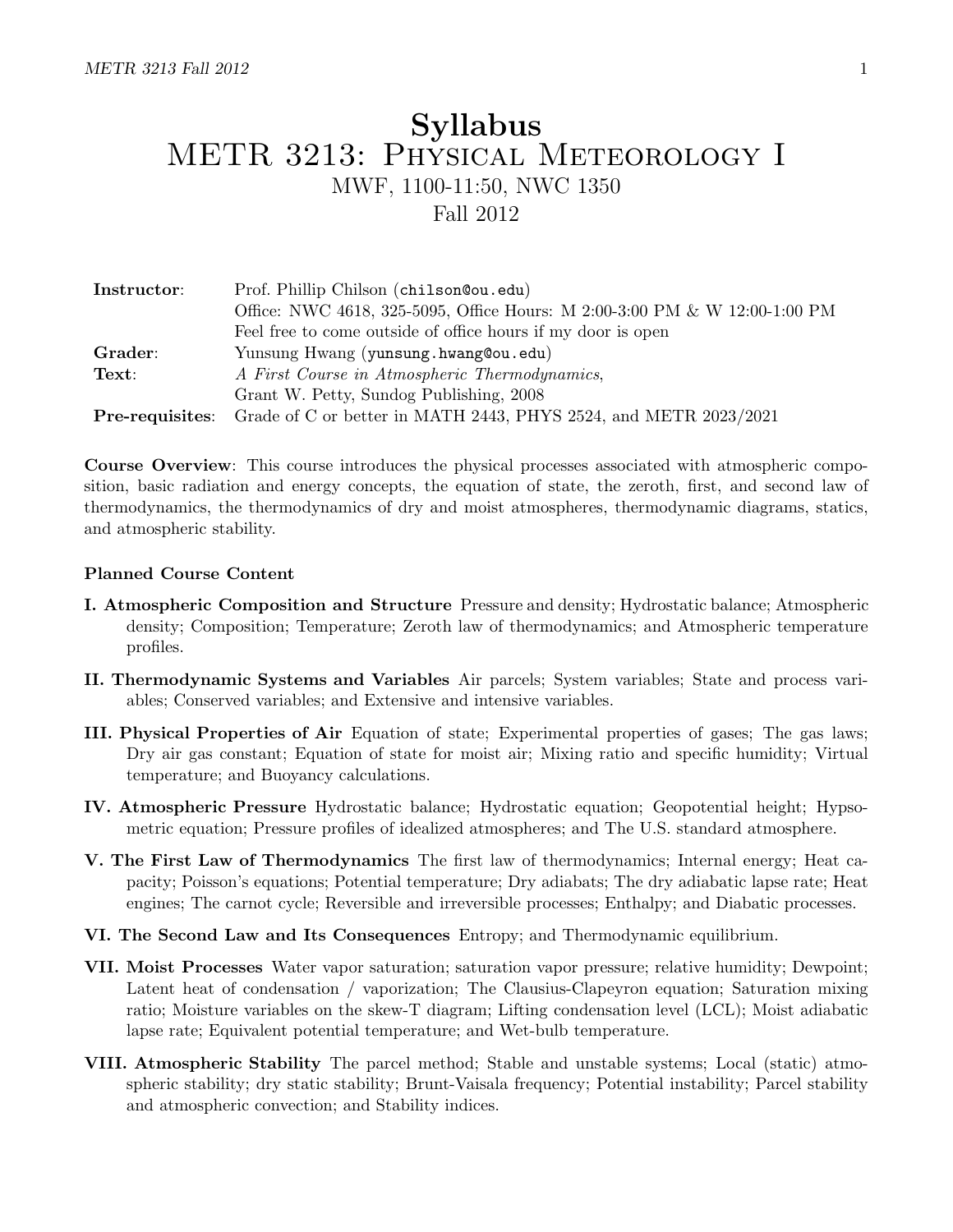# Supplemental Material (Strongly Encouraged and Recommended)<sup>∗</sup> :

#### Strongly Encouraged

Sometimes it is helpful to consult materials outside the required textbook in order to better understand and appreciate some of the concepts being presented during the course. To that end, I will be providing supplemental reading and study material for this course, which will be provided through the class home page (https://learn.ou.edu/). These materials are considered part of the assigned reading material. It is the responsibility of the student to regularly access the class home page and check for the availability of new material.

#### Recommended

In addition to the materials that will be provided via the class home page, you may find the following books useful. These readings are considered as voluntary. They are listed in order of increasing difficulty.

- Atmospheric Science: An Introductory Survey, 2nd Ed, J. M. Wallace & P. V. Hobbs, Academic Press, 2006 (Chapter 3): This material is highly relevant to the material being presented in class and provides many examples. Some of the supplemental material is inspired from this book.
- An Introduction to Atmospheric Thermodynamics, 2nd Ed, A. A. Tsonis, Cambridge University Press, 2007: This book is very relevant to the material being presented in class but is slightly more theoretical in nature. Again, some of the supplemental material is inspired from this book.
- Atmospheric Thermodynamics, C. F. Boren & B. A. Albrecht, Oxford University Press, 1998: This book is clearly intended for the more serious student. It goes deeper into the subtleties of thermodynamics. It is a good reference if you really want to know what is going on (thermodynamically) in the atmosphere. The mathematics is not more advanced, but the treatment of thermodynamics goes deeper.
- Thermodynamics, E. Fermi, Dover Press, 1936: I have included this book because it is an excellent text on general thermodynamics from a Nobel Prize winning physicist. Enrico Fermi was a brilliant theoretician and experimentalist. His treatment of thermodynamics is both illuminating and comprehensive. Again, the mathematics is not overly complex.

( ∗ ): Please note that I have intentionally refrained from using such words as "required" or "mandatory" in connection with the supplemental material. This could equally apply to other aspects of the course. You are not "required" to read the book, attend the lectures, or do the homeworks. You are invited and encouraged to do these things in order to advance in your studies of meteorology. I plegde to do my best to provide opportunities for you to expand your knowledge of atmospheric thermodynamics; but, I want you to know that you are an active part of the class (not just a bystander). Therefore, I encourage you to take an active role in your investigation and discovery of meteorology.

## Class Homepage:

The class home page will be available through Desire2Learn (https://learn.ou.edu/)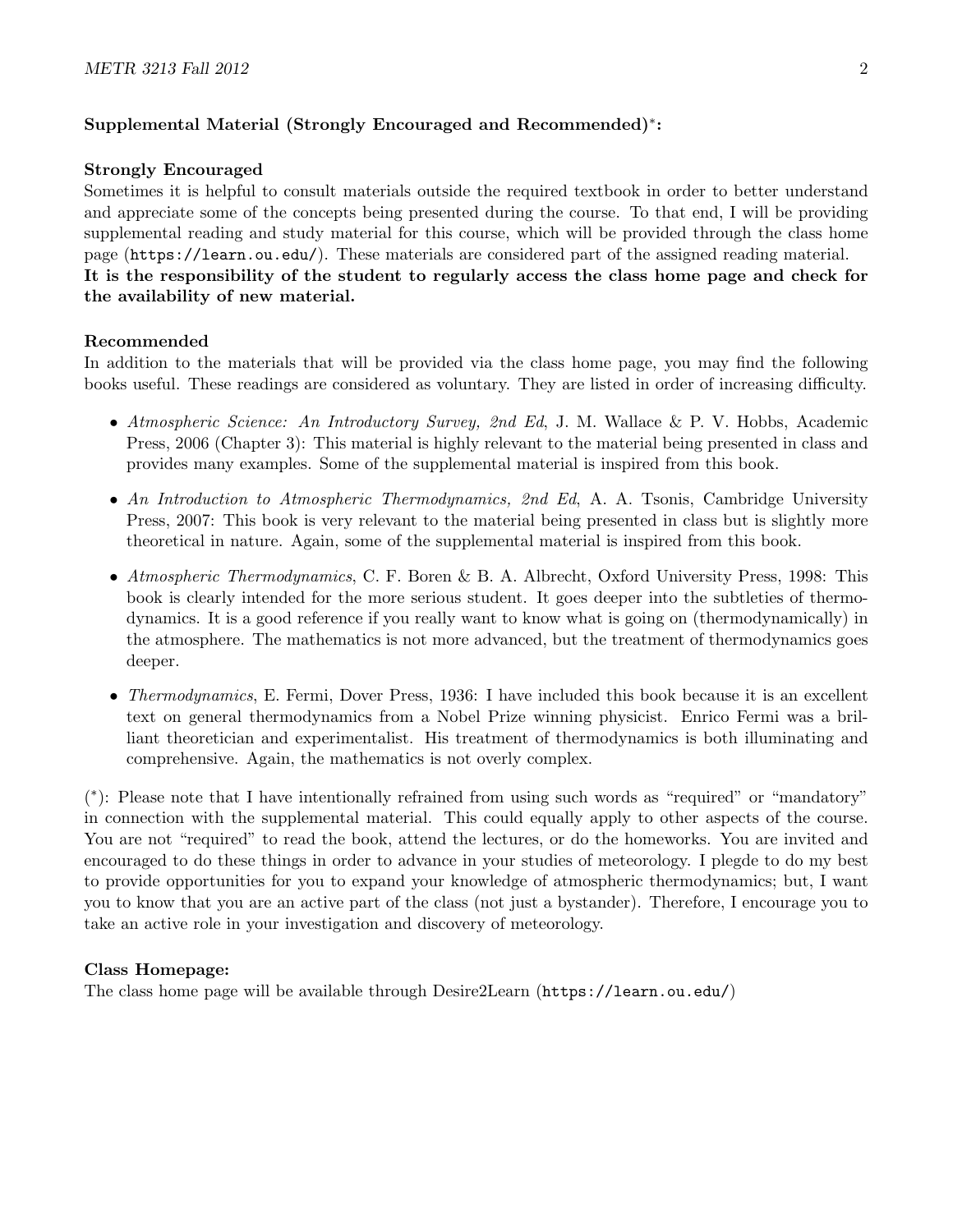# Examinations, Quizzes, and Programming Assignments:

In our society, testing is a necessary part of assessing how well a student has mastered various components of any subject area. To that end, there will be 11 quizzes, 3 exams, 6 programming assignments, and 1 comprehensive final exam given during the course of the semester. See the "Tentative Schedule of Exams, Quizzes, Assignments, and Breaks" provided with this syllabus.

Quizzes: These will be given during the first 10 minutes of class on the designated days. Quizzes will be based on the homework sets assigned during the semester. Often the quiz question will be taken verbatim from the homework (only the numbers used in the calculations will be different). Solutions to the homework will be available to you before taking the quiz.

Programming Assignments: The assignments will consist of calculations and analysis of thermodynamic quantities and scenarios using MATLAB, which is available on the School of Meteorology computing facilities. Programming assignments will be deposited to the Dropbox on the class web page. You can turn in the assignment late by emailing it to me, but your grade will be lowered by 20% for each day that it is late.

Exams: One complete class period will be allotted for each exam given during the regular semseter. If arrangements can be made, then I will try and allow extra time for taking the exams.

Final Exam Two hours have been allocated for the final exam. The exam will be comprehensive.

## Grading:

There will be 11 quizzes given during the semester. You are allowed to drop one quiz grade. The remaining 10 will be averaged and the result will contribute 20% towards your final grade. There will be 6 programming assignments and the average grade will contribute 15% towards your final grade. There will be 3 exams given during the semester and the average will contribute 40% towards your final grade. The comprehensive final exam will contribute 25% towards your final grade. That is:

| Quizzes $(10 \text{ of } 11)$             |     |  |
|-------------------------------------------|-----|--|
| Programming Assignments (6)               | 15% |  |
| Examinations $(3)$                        | 40% |  |
| Comprehensive Final Examination $(1)$ 25% |     |  |

Final Grade  $= 0.20 \cdot \text{Quiz Avg} + 0.15 \cdot \text{Prog Avg} + 0.40 \cdot \text{Exam Avg} + 0.25 \cdot \text{Final Exam Grade}$ 

#### Grade distribution:

The following table provides the "target" grade distribution

| Final Numeric Grade   Final Letter Grade |  |
|------------------------------------------|--|
| $90 - 100\%$                             |  |
| $80 - 5.90\%$                            |  |
| $70 - 5.80\%$                            |  |
| $60 - 570\%$                             |  |
| ${}< 60\%$                               |  |

I do reserve the right to lower numerical thresholds for a given letter grade.

#### Make-up Policy:

No unexcused make-ups for the quizzes or exams or extension on the programming assignments will be given. It is YOUR responsibility to notify me if cannot or were not able to take an exam or quiz or make an assignment deadline.